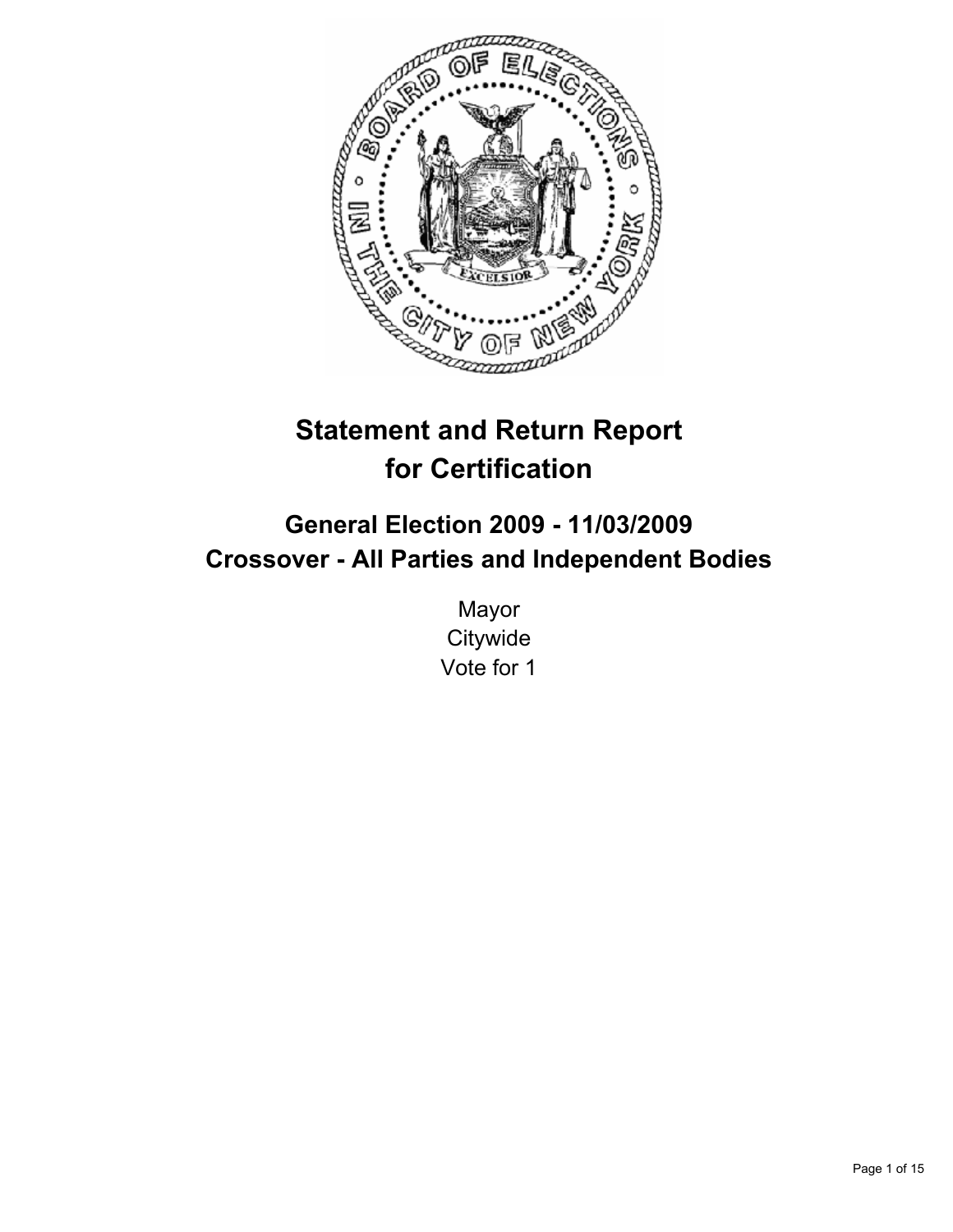

# **New York County**

| <b>PUBLIC COUNTER</b>                               | 281,401 |
|-----------------------------------------------------|---------|
| <b>EMERGENCY</b>                                    | 964     |
| ABSENTEE/MILITARY                                   | 5,513   |
| <b>AFFIDAVIT</b>                                    | 3,728   |
| <b>Total Ballots</b>                                | 291,606 |
| WILLIAM C THOMPSON JR. (DEMOCRATIC)                 | 110,975 |
| MICHAEL R BLOOMBERG (REPUBLICAN)                    | 102,903 |
| MICHAEL R BLOOMBERG (INDEPENDENCE/JOBS & EDUCATION) | 56,934  |
| STEPHEN CHRISTOPHER (CONSERVATIVE)                  | 2,217   |
| WILLIAM C THOMPSON JR. (WORKING FAMILIES)           | 7,676   |
| FRANCISCA VILLAR (SOCIALISM & LIB)                  | 674     |
| DAN FEIN (SOCIALIST WORKER)                         | 493     |
| <b>BILLY TALEN (GREEN)</b>                          | 3,083   |
| JIMMY MCMILLAN (RENT IS TOO HIGH)                   | 823     |
| JOSEPH DOBRIAN (LIBERTARIAN)                        | 556     |
| 1A (WRITE-IN)                                       | 1       |
| A WILLIAM C THOMPSON JR (WRITE-IN)                  | 1       |
| ALFRED E NEWMAN (WRITE-IN)                          | 1       |
| ALFRED TAYLOR (WRITE-IN)                            | 1       |
| ANDREW WEINER (WRITE-IN)                            | 1       |
| ANN STEINER (WRITE-IN)                              | 1       |
| ANTHONY WEINER (WRITE-IN)                           | 2       |
| ANTONIO DIAZ JR (WRITE-IN)                          | 1       |
| BARBARA TURKEWITZ (WRITE-IN)                        | 3       |
| <b>BERNARD BLOCK (WRITE-IN)</b>                     | 1       |
| BETSY COLUCCI (WRITE-IN)                            | 1       |
| BRYON A GASPARD (WRITE-IN)                          | 1       |
| C MONTGOMERY BURNS (WRITE-IN)                       | 13      |
| CARLA ZANONI (WRITE-IN)                             | 1       |
| CHRISTINE QUINN (WRITE-IN)                          | 2       |
| DAN GARODNICK (WRITE-IN)                            | 4       |
| DAVID DINKINS (WRITE-IN)                            | 1       |
| DAVID PECHEFSKY (WRITE-IN)                          | 1       |
| DAVID YASSKY (WRITE-IN)                             | 1       |
| DEBORAH LAUTER (WRITE-IN)                           | 1       |
| DEDE SCOZZAFAVA (WRITE-IN)                          | 1       |
| DEM (WRITE-IN)                                      | 1       |
| DENISE J BURGESS (WRITE-IN)                         | 1       |
| DONALD VAN SING (WRITE-IN)                          | 2       |
| FULL PUBLIC FUNDING (WRITE-IN)                      | 1       |
| <b>GERALDINE MILLER (WRITE-IN)</b>                  | 1       |
| <b>GREGORY SANDLOW (WRITE-IN)</b>                   | 1       |
| HAEVEY J OSGOOD (WRITE-IN)                          | 2       |
| HARRY ZINSTEIN (WRITE-IN)                           | 1       |
| HELEN SEILER (WRITE-IN)                             | 1       |
| HILARY CLINTON (WRITE-IN)                           | 1       |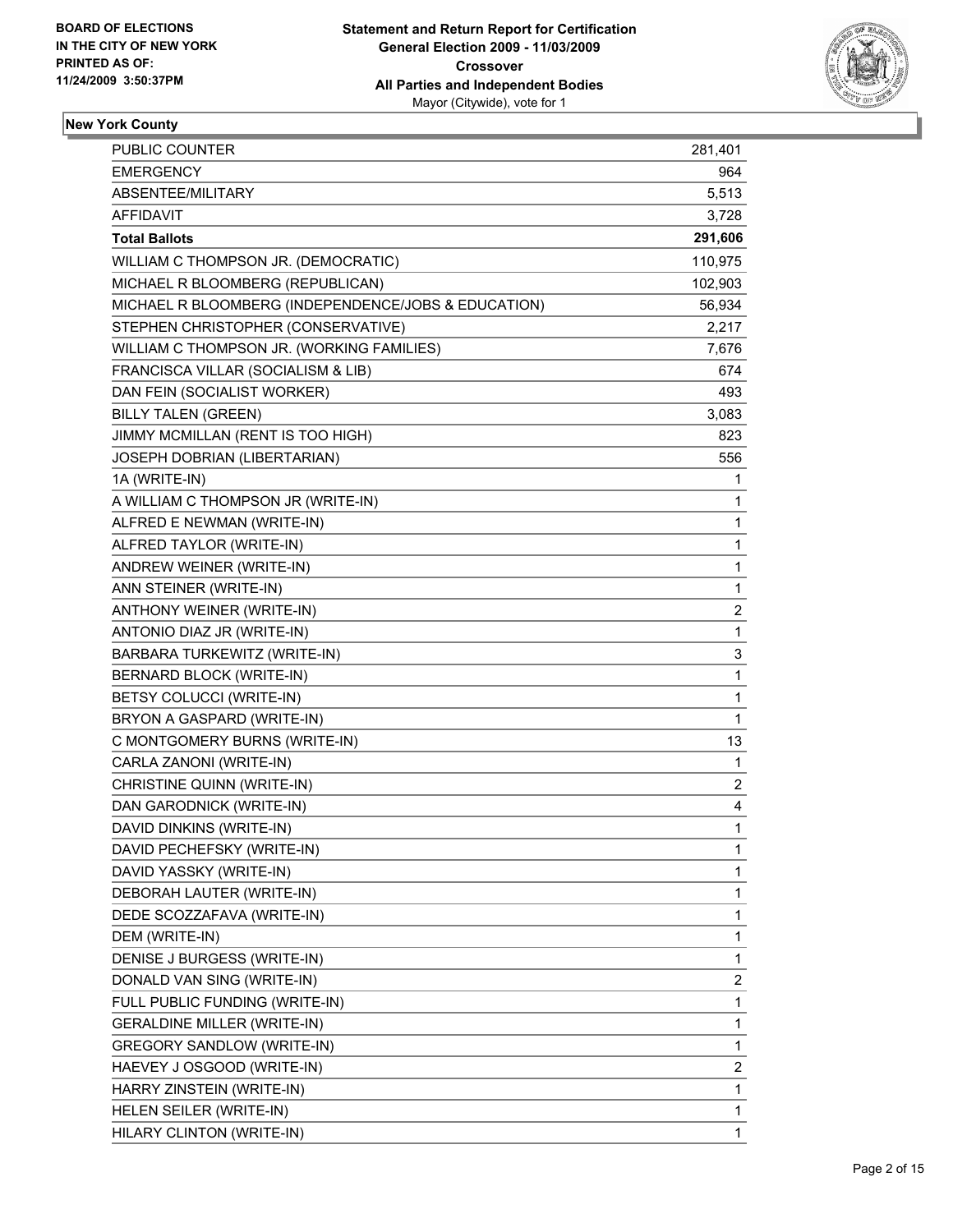

# **New York County**

| HOWARD STERN (WRITE-IN)         | 1            |
|---------------------------------|--------------|
| JANETTE SADIK KHAN (WRITE-IN)   | 1            |
| JARED NISSIM (WRITE-IN)         | 1            |
| JOHN MICHAEL FINAN (WRITE-IN)   | 1            |
| JON FIREN (WRITE-IN)            | $\mathbf{1}$ |
| JONNY PORKPIE (WRITE-IN)        | 1            |
| JOSEPH SASSON (WRITE-IN)        | 1            |
| KAREN JARONESKI (WRITE-IN)      | 1            |
| KEVIN M SAMUELS (WRITE-IN)      | 1            |
| LEILA COHEN (WRITE-IN)          | 1            |
| LUTHER BLISSETT (WRITE-IN)      | $\mathbf{1}$ |
| MARK GREEN (WRITE-IN)           | 1            |
| MARTIN J O'GRADY (WRITE-IN)     | 1            |
| MICHAEL BLOOMBERG (WRITE-IN)    | 1            |
| MICHAEL FANDAL (WRITE-IN)       | 1            |
| MICHAEL FERENCE (WRITE-IN)      | 1            |
| MIHAI BUNAI (WRITE-IN)          | $\mathbf{1}$ |
| MIHAI BUNGI (WRITE-IN)          | 1            |
| MIKE DONOHUE (WRITE-IN)         | 1            |
| MIKE HUNT (WRITE-IN)            | 1            |
| NEER ASHERIE (WRITE-IN)         | 1            |
| NORMAN SIEGEL (WRITE-IN)        | 1            |
| PETER ALSON (WRITE-IN)          | $\mathbf{1}$ |
| PHILIP ARDIZZONE (WRITE-IN)     | 1            |
| RENEE KAUFMAN (WRITE-IN)        | 1            |
| REVEREND BILLY (WRITE-IN)       | 1            |
| REVEREND BILLY TALEN (WRITE-IN) | 1            |
| RICH MCGREGOR (WRITE-IN)        | 4            |
| RICHARD RAVITCH (WRITE-IN)      | 1            |
| ROBERT MORGENTHAU (WRITE-IN)    | 1            |
| ROSALIE KERSHAW (WRITE-IN)      | 1            |
| ROY ENNIS (WRITE-IN)            | 1            |
| RUDY GUILIANI (WRITE-IN)        | 1            |
| SHARLENE SMITH (WRITE-IN)       | 1            |
| SHAWN RICKER (WRITE-IN)         | 1            |
| STEPHAN M EVANS III (WRITE-IN)  | 1            |
| SUSAN MITCHELL (WRITE-IN)       | 1            |
| TAFFY BENJAMIN (WRITE-IN)       | 4            |
| THEODORE ROOSEVELT (WRITE-IN)   | 1            |
| TOM THOMASSEN (WRITE-IN)        | 1            |
| TONY AVELLA (WRITE-IN)          | 2            |
| <b>Total Votes</b>              | 286,434      |
| Unrecorded                      | 5,172        |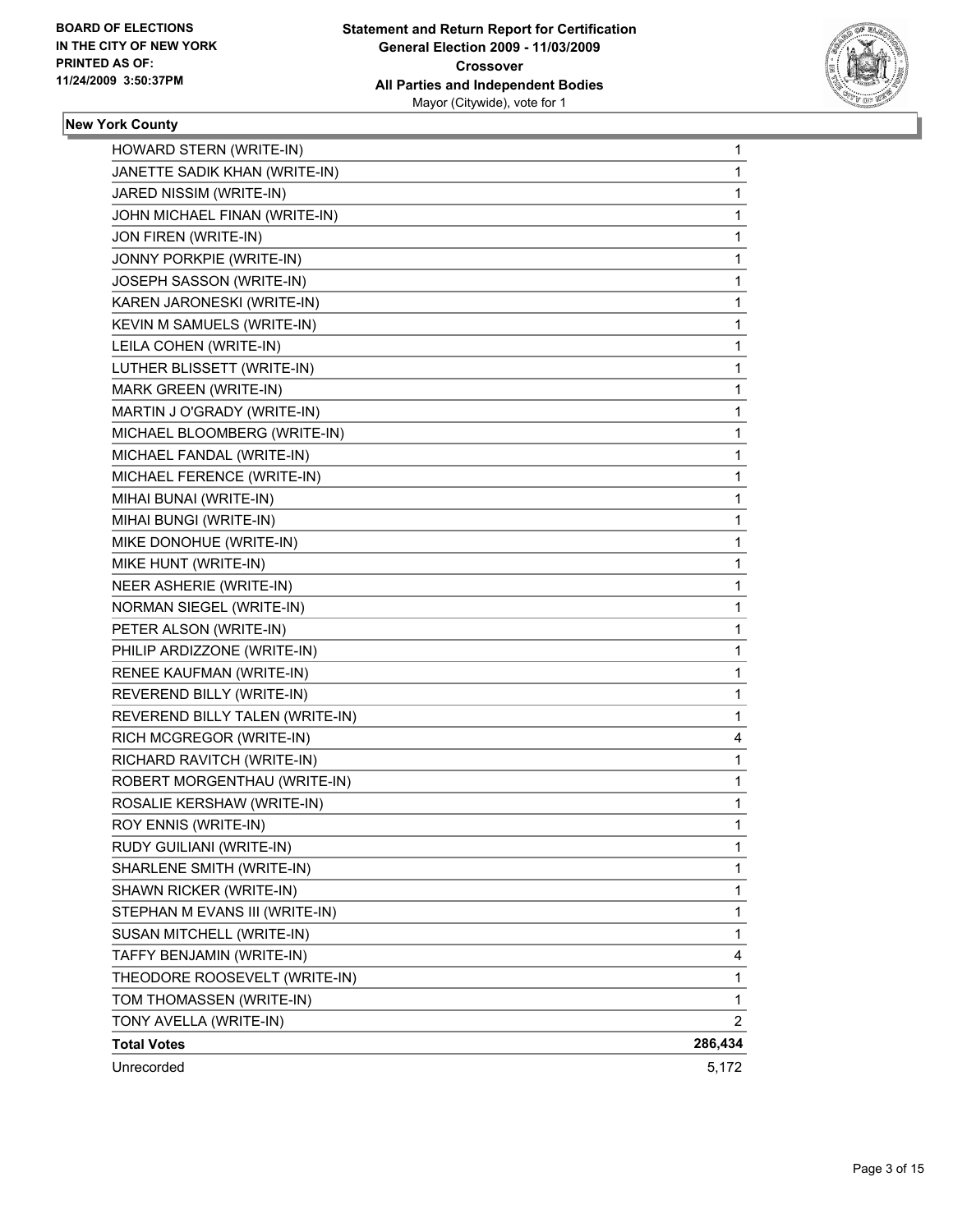

### **Bronx County**

| <b>PUBLIC COUNTER</b>                               | 143,992      |
|-----------------------------------------------------|--------------|
| EMERGENCY                                           | 635          |
| ABSENTEE/MILITARY                                   | 2,610        |
| AFFIDAVIT                                           | 1,701        |
| <b>Total Ballots</b>                                | 148,938      |
| WILLIAM C THOMPSON JR. (DEMOCRATIC)                 | 86,899       |
| MICHAEL R BLOOMBERG (REPUBLICAN)                    | 42,066       |
| MICHAEL R BLOOMBERG (INDEPENDENCE/JOBS & EDUCATION) | 11,730       |
| STEPHEN CHRISTOPHER (CONSERVATIVE)                  | 1,480        |
| WILLIAM C THOMPSON JR. (WORKING FAMILIES)           | 1,946        |
| FRANCISCA VILLAR (SOCIALISM & LIB)                  | 253          |
| DAN FEIN (SOCIALIST WORKER)                         | 120          |
| <b>BILLY TALEN (GREEN)</b>                          | 434          |
| JIMMY MCMILLAN (RENT IS TOO HIGH)                   | 217          |
| JOSEPH DOBRIAN (LIBERTARIAN)                        | 104          |
| ANTHONY WEINER (WRITE-IN)                           | 2            |
| BARBARA TURKEWITZ (WRITE-IN)                        | 2            |
| CIATTA BAYSAH (WRITE-IN)                            | $\mathbf{1}$ |
| DEMSI SCHANEL (WRITE-IN)                            | 1            |
| DONA FELA (WRITE-IN)                                | 1            |
| EDWARD I. KOCH (WRITE-IN)                           | 1            |
| FRANCISCO SPIES (WRITE-IN)                          | 1            |
| <b>GERALD PINSKEY (WRITE-IN)</b>                    | 1            |
| <b>IVERKA SPIES (WRITE-IN)</b>                      | 1            |
| JASMINE NESBIT (WRITE-IN)                           | 1            |
| JEFFERY FEDER (WRITE-IN)                            | 1            |
| JOSHUA B. ISAACSON (WRITE-IN)                       | 1            |
| K-SEA B.D. CAREY (WRITE-IN)                         | 1            |
| MANUS WARD (WRITE-IN)                               | 1            |
| MARK E-BEY (WRITE-IN)                               | 1            |
| MICHAEL R BLOOMBERG (WRITE-IN)                      | 3            |
| PAUGH SHADOW (WRITE-IN)                             | $\mathbf{1}$ |
| PAUGH W SHADOW (WRITE-IN)                           | 1            |
| RABBI SCHLOMO CARLEBACH (WRITE-IN)                  | 1            |
| RUDOLPH GIULIANI (WRITE-IN)                         | 1            |
| SALLIE L.YOUNG (WRITE-IN)                           | 1            |
| THE NAKED COWBOY (WRITE-IN)                         | 1            |
| TYRRELL EILAHOL (WRITE-IN)                          | 1            |
| WILLIAM C THOMPOSON JR (WRITE-IN)                   | 1            |
| WILLIAM C THOMPSON (WRITE-IN)                       | 1            |
| WILLIAM DELOATCH (WRITE-IN)                         | $\mathbf{1}$ |
| <b>Total Votes</b>                                  | 145,279      |
| Unrecorded                                          | 3,659        |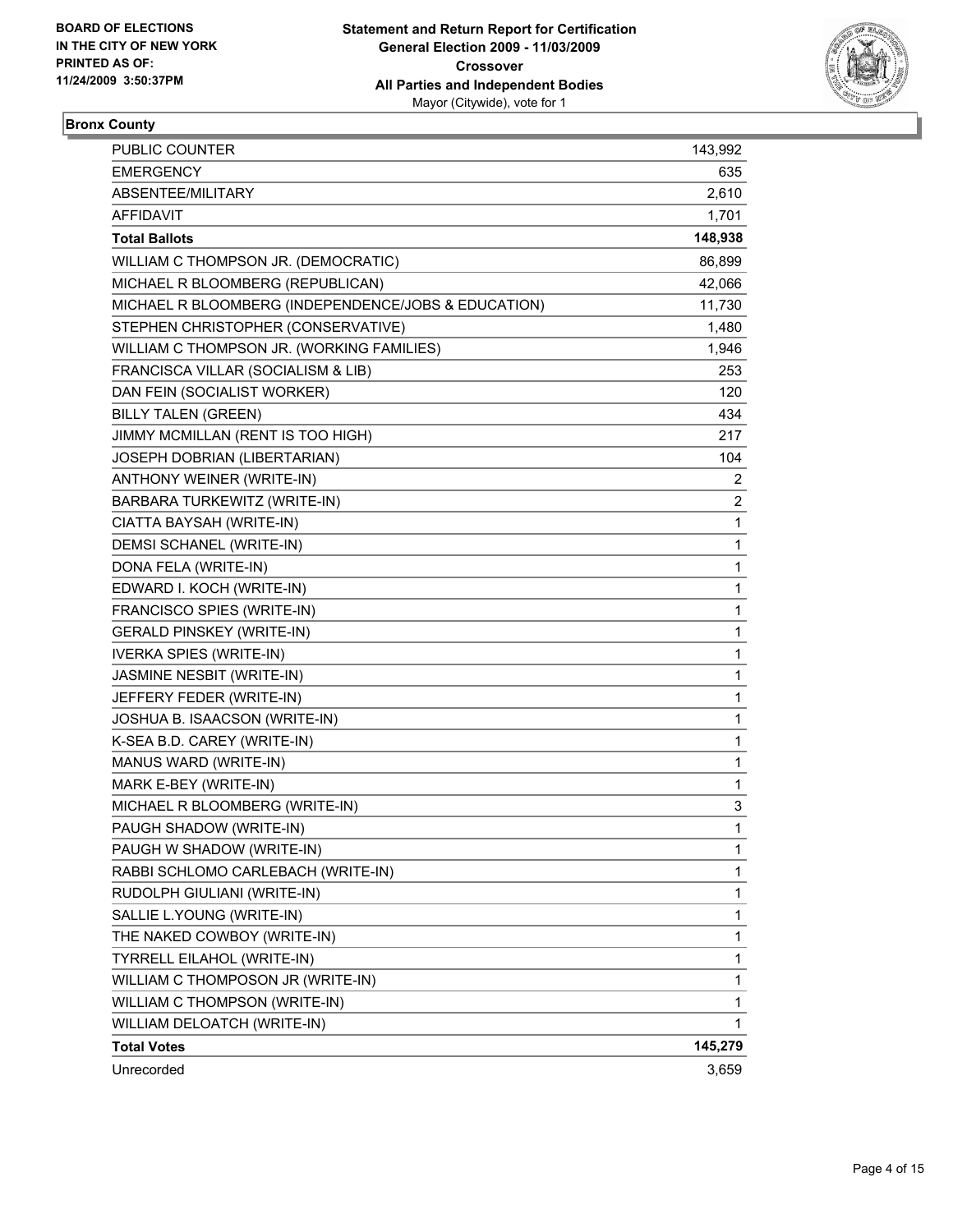

### **Kings County**

| PUBLIC COUNTER                                      | 334,224 |
|-----------------------------------------------------|---------|
| <b>EMERGENCY</b>                                    | 3,183   |
| ABSENTEE/MILITARY                                   | 5,663   |
| AFFIDAVIT                                           | 4,240   |
| <b>Total Ballots</b>                                | 347,310 |
| WILLIAM C THOMPSON JR. (DEMOCRATIC)                 | 163,230 |
| MICHAEL R BLOOMBERG (REPUBLICAN)                    | 117,706 |
| MICHAEL R BLOOMBERG (INDEPENDENCE/JOBS & EDUCATION) | 36,033  |
| STEPHEN CHRISTOPHER (CONSERVATIVE)                  | 5,690   |
| WILLIAM C THOMPSON JR. (WORKING FAMILIES)           | 12,461  |
| FRANCISCA VILLAR (SOCIALISM & LIB)                  | 577     |
| DAN FEIN (SOCIALIST WORKER)                         | 376     |
| <b>BILLY TALEN (GREEN)</b>                          | 3,338   |
| JIMMY MCMILLAN (RENT IS TOO HIGH)                   | 764     |
| JOSEPH DOBRIAN (LIBERTARIAN)                        | 413     |
| AARON HERMAN (WRITE-IN)                             | 1       |
| ABE GOLDSCHMIDT (WRITE-IN)                          | 1       |
| ABRAHAM BARRANCA (WRITE-IN)                         | 1       |
| ANTHONY WEINER (WRITE-IN)                           | 1       |
| AV (WRITE-IN)                                       | 1       |
| <b>BARRY BROTHERS (WRITE-IN)</b>                    | 1       |
| BILL CLINTON (WRITE-IN)                             | 2       |
| BILL DE BLASIO (WRITE-IN)                           | 1       |
| BILL THOMPSON (WRITE-IN)                            | 1       |
| CHARLES HAEUSSLER (WRITE-IN)                        | 1       |
| CHARLES MONTGOMERY BUNRS (WRITE-IN)                 | 1       |
| CHARLES MONTGOMERY BURNS (WRITE-IN)                 | 6       |
| CHRIS STRUNK (WRITE-IN)                             | 1       |
| CHRIS STUNK (WRITE-IN)                              | 1       |
| CHRISTINE QUINN (WRITE-IN)                          | 1       |
| DANIEL GOLDSTEIN (WRITE-IN)                         | 2       |
| DEREK JETER (WRITE-IN)                              | 1       |
| DOUG HOFFMAN (WRITE-IN)                             | 1       |
| ELIEZER FLEISCHMAN (WRITE-IN)                       | 1       |
| ELLEN FRIEDBERG (WRITE-IN)                          | 1       |
| GEGORY A. MONTE (WRITE-IN)                          | 1       |
| <b>GENE RUSSIANOFF (WRITE-IN)</b>                   | 1       |
| <b>GLENN BECK (WRITE-IN)</b>                        | 1       |
| GREGORY A. MONTE (WRITE-IN)                         | 2       |
| IAN RANDAL STROCK (WRITE-IN)                        | 1       |
| <b>JONNY PORKPIE (WRITE-IN)</b>                     | 1       |
| KIRA M. ZEVAN (WRITE-IN)                            | 1       |
| LAURA JACOBSON (WRITE-IN)                           | 1       |
| LISA WITTER (WRITE-IN)                              | 1       |
| LLOYD B. MILLER (WRITE-IN)                          | 1       |
| LORN CHODOSH (WRITE-IN)                             | 1       |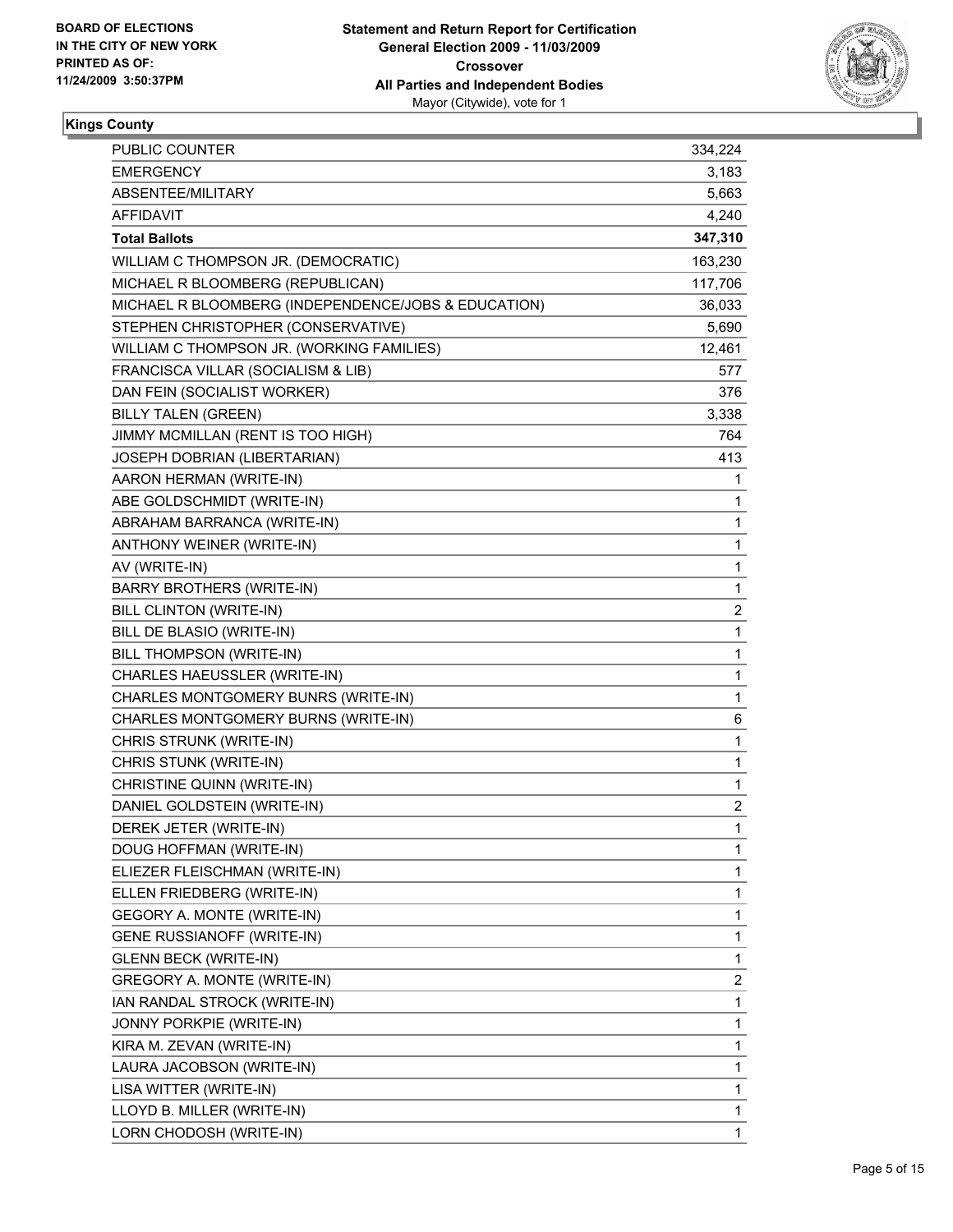

# **Kings County**

| MATT B JACKSON (WRITE-IN)                    | 1            |
|----------------------------------------------|--------------|
| MAYER FELD (WRITE-IN)                        | 2            |
| MOLLY BALFE (WRITE-IN)                       | 1            |
| O-ROSS (WRITE-IN)                            | 1            |
| OWEN D. WATKINS JR. (WRITE-IN)               | $\mathbf 1$  |
| PATRICK S KENNIFF (WRITE-IN)                 | $\mathbf{1}$ |
| PAUL DANN (WRITE-IN)                         | $\mathbf 1$  |
| RABBI LEW LEVIN (WRITE-IN)                   | 2            |
| RACHEL LAUTER (WRITE-IN)                     | 1            |
| RAYMOND W. KELLY (WRITE-IN)                  | 1            |
| REVERAND BILLY (WRITE-IN)                    | 1            |
| ROBERT BUREK AKA THE NAKED COWBOY (WRITE-IN) | 1            |
| RUDOLF GULIANI (WRITE-IN)                    | 1            |
| RUDOLPH GULIANI (WRITE-IN)                   | 3            |
| RUTH MESSINGER (WRITE-IN)                    | 1            |
| SAL EJAZ (WRITE-IN)                          | 1            |
| SHAYA MARCUS (WRITE-IN)                      | 1            |
| SHAYA SLOMOVICS (WRITE-IN)                   | 1            |
| SIMEHA STROH (WRITE-IN)                      | 1            |
| SOMEBODY WORTH VOTING FOR (WRITE-IN)         | 1            |
| STANLEY KAPLAL (WRITE-IN)                    | 1            |
| STEWART MILSTEIN (WRITE-IN)                  | 1            |
| TOM TULLY (WRITE-IN)                         | 1            |
| TONY AVELLA (WRITE-IN)                       | 4            |
| <b>TYRELL EILAND (WRITE-IN)</b>              | 1            |
| TYRRELL EILAND (WRITE-IN)                    | 1            |
| VICTOR VON DOOM (WRITE-IN)                   | $\mathbf 1$  |
| WAYNE T. MURATORE (WRITE-IN)                 | 1            |
| WILLIAM J. CLINTON (WRITE-IN)                | 1            |
| YOCHEVED WEISSMAN (WRITE-IN)                 | 1            |
| ZAC STACKELL (WRITE-IN)                      | 1            |
| <b>Total Votes</b>                           | 340,665      |
| Unrecorded                                   | 6,645        |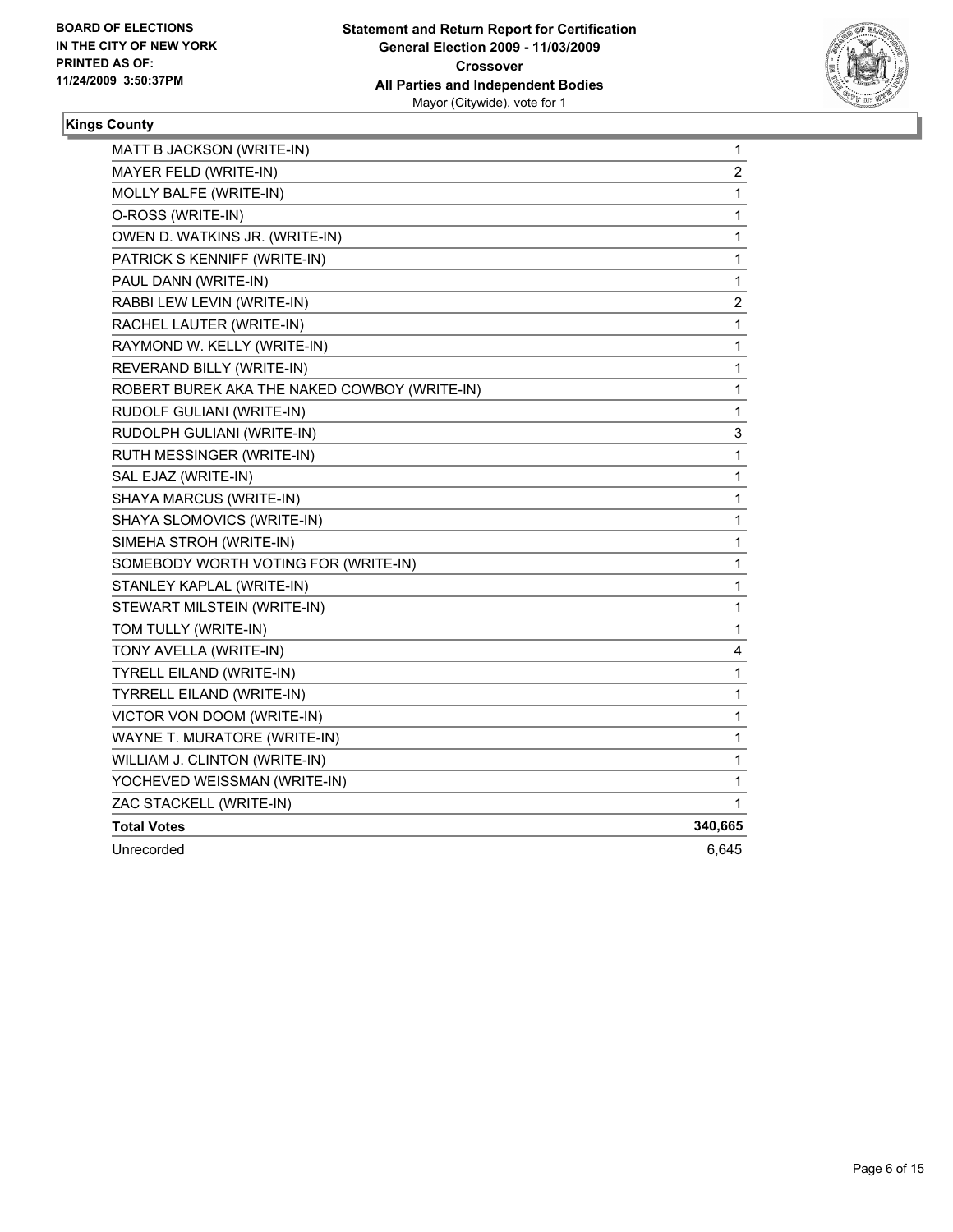

#### **Queens County**

| <b>PUBLIC COUNTER</b>                               | 296,324                 |
|-----------------------------------------------------|-------------------------|
| <b>EMERGENCY</b>                                    | 474                     |
| ABSENTEE/MILITARY                                   | 5,940                   |
| AFFIDAVIT                                           | 2,577                   |
| <b>Total Ballots</b>                                | 305,315                 |
| WILLIAM C THOMPSON JR. (DEMOCRATIC)                 | 122,935                 |
| MICHAEL R BLOOMBERG (REPUBLICAN)                    | 126,569                 |
| MICHAEL R BLOOMBERG (INDEPENDENCE/JOBS & EDUCATION) | 36,364                  |
| STEPHEN CHRISTOPHER (CONSERVATIVE)                  | 5,267                   |
| WILLIAM C THOMPSON JR. (WORKING FAMILIES)           | 4,711                   |
| FRANCISCA VILLAR (SOCIALISM & LIB)                  | 420                     |
| DAN FEIN (SOCIALIST WORKER)                         | 263                     |
| <b>BILLY TALEN (GREEN)</b>                          | 1,680                   |
| JIMMY MCMILLAN (RENT IS TOO HIGH)                   | 404                     |
| JOSEPH DOBRIAN (LIBERTARIAN)                        | 388                     |
| ABRAHAM LINCOLN (WRITE-IN)                          | 1                       |
| ADAM WEST (WRITE-IN)                                | 1                       |
| ADM BILL HALSEY (WRITE-IN)                          | 1                       |
| ALAN DUMSIN (WRITE-IN)                              | $\mathbf 1$             |
| AMY GOLDMAN (WRITE-IN)                              | 1                       |
| <b>BUDDY (WRITE-IN)</b>                             | $\mathbf{1}$            |
| CHARLES MONTGOMERY BURNS (WRITE-IN)                 | $\mathbf 1$             |
| CLARISSA WEISS (WRITE-IN)                           | 1                       |
| CM BURNS (WRITE-IN)                                 | 2                       |
| <b>CURTIS SLIWA (WRITE-IN)</b>                      | $\mathbf 1$             |
| DAVID YASSKY (WRITE-IN)                             | 1                       |
| DENA TOBIN (WRITE-IN)                               | 3                       |
| EDWARD GIORELLO (WRITE-IN)                          | $\mathbf 1$             |
| ELLEN KODADEK (WRITE-IN)                            | 1                       |
| <b>GEORGE PATAKI (WRITE-IN)</b>                     | 2                       |
| JASEL JAMES (WRITE-IN)                              | 1                       |
| JASON SHIUNDEL (WRITE-IN)                           | 3                       |
| JODI WHITE (WRITE-IN)                               | 1                       |
| JOHN W CRONIN (WRITE-IN)                            | 1                       |
| JOSHUA D SAMUELSON (WRITE-IN)                       | 1                       |
| KATHLEEN CARDERO (WRITE-IN)                         | 1                       |
| MARGARITA GLASSBERG (WRITE-IN)                      | 1                       |
| MARIE CLAKE (WRITE-IN)                              | 1                       |
| MICKEY MOUSE (WRITE-IN)                             | 2                       |
| PAUL MORABITO (WRITE-IN)                            | $\mathbf 1$             |
| REV BILLY (WRITE-IN)                                | 1                       |
| RICH MCGREGOR (WRITE-IN)                            | $\overline{\mathbf{c}}$ |
| ROBERT BURCK (WRITE-IN)                             | 1                       |
| RODNEY DANGERFIELD (WRITE-IN)                       | 1                       |
| ROXANNE MARTIN (WRITE-IN)                           | 1                       |
| RUDOLPH GIULIANI (WRITE-IN)                         | 4                       |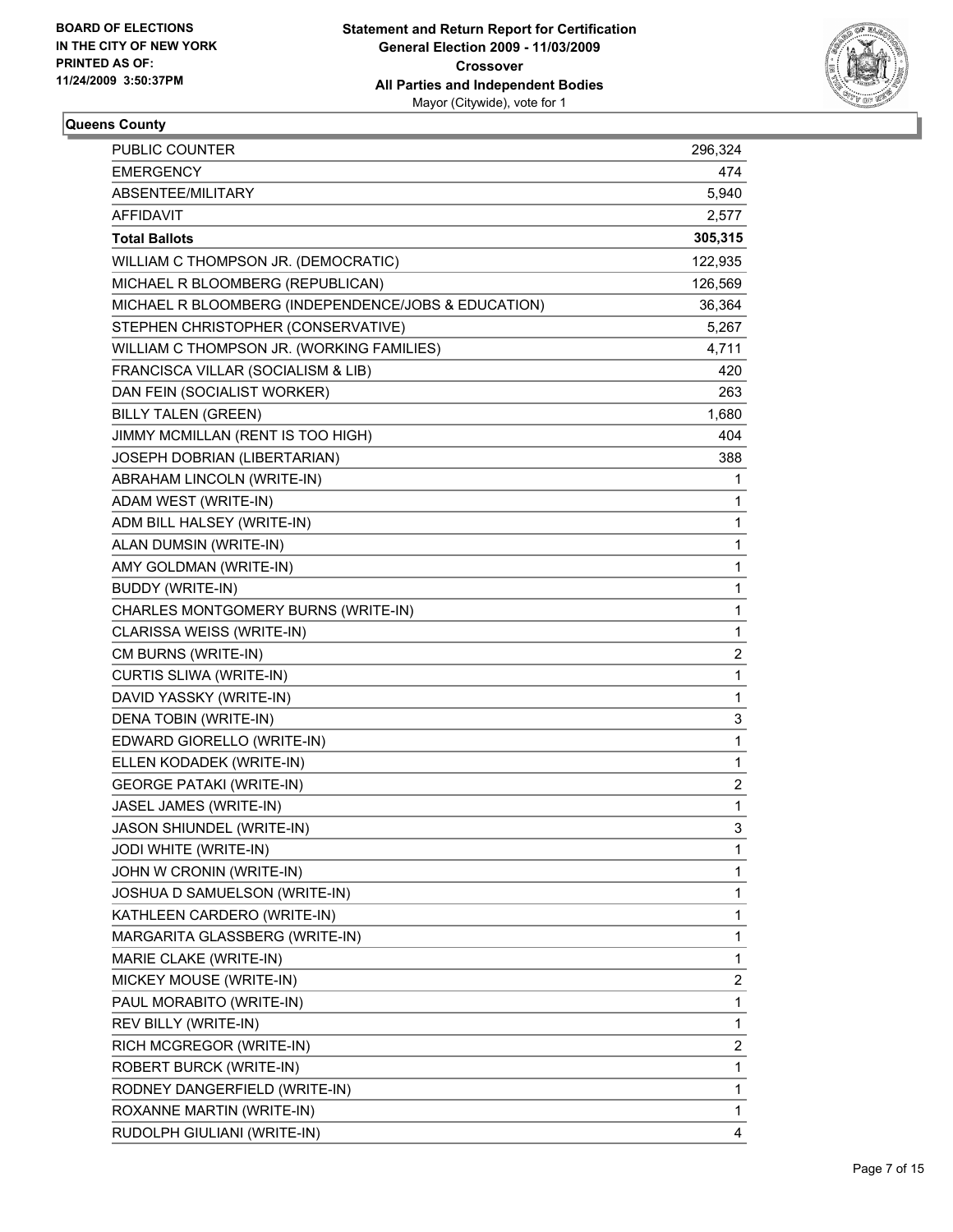

#### **Queens County**

| SCOTT I MARSHAIL (WRITE-IN)        |         |
|------------------------------------|---------|
| SLEEPING BEAUTY (WRITE-IN)         |         |
| STEPHEN CHRISTOPHER (WRITE-IN)     |         |
| STEVEN CHRISTOPHER (WRITE-IN)      |         |
| SUSAN ERLEBARLER (WRITE-IN)        |         |
| TANYA MAMEDALIN (WRITE-IN)         |         |
| TONY AVELLA (WRITE-IN)             |         |
| <b>TYRRELL L EILAND (WRITE-IN)</b> |         |
| <b>VICTOR NATHANSON (WRITE-IN)</b> |         |
| WC THOMPSON (WRITE-IN)             |         |
| <b>WILLIAM THOMPSON (WRITE-IN)</b> | 2       |
| <b>Total Votes</b>                 | 299,061 |
| Unrecorded                         | 6.254   |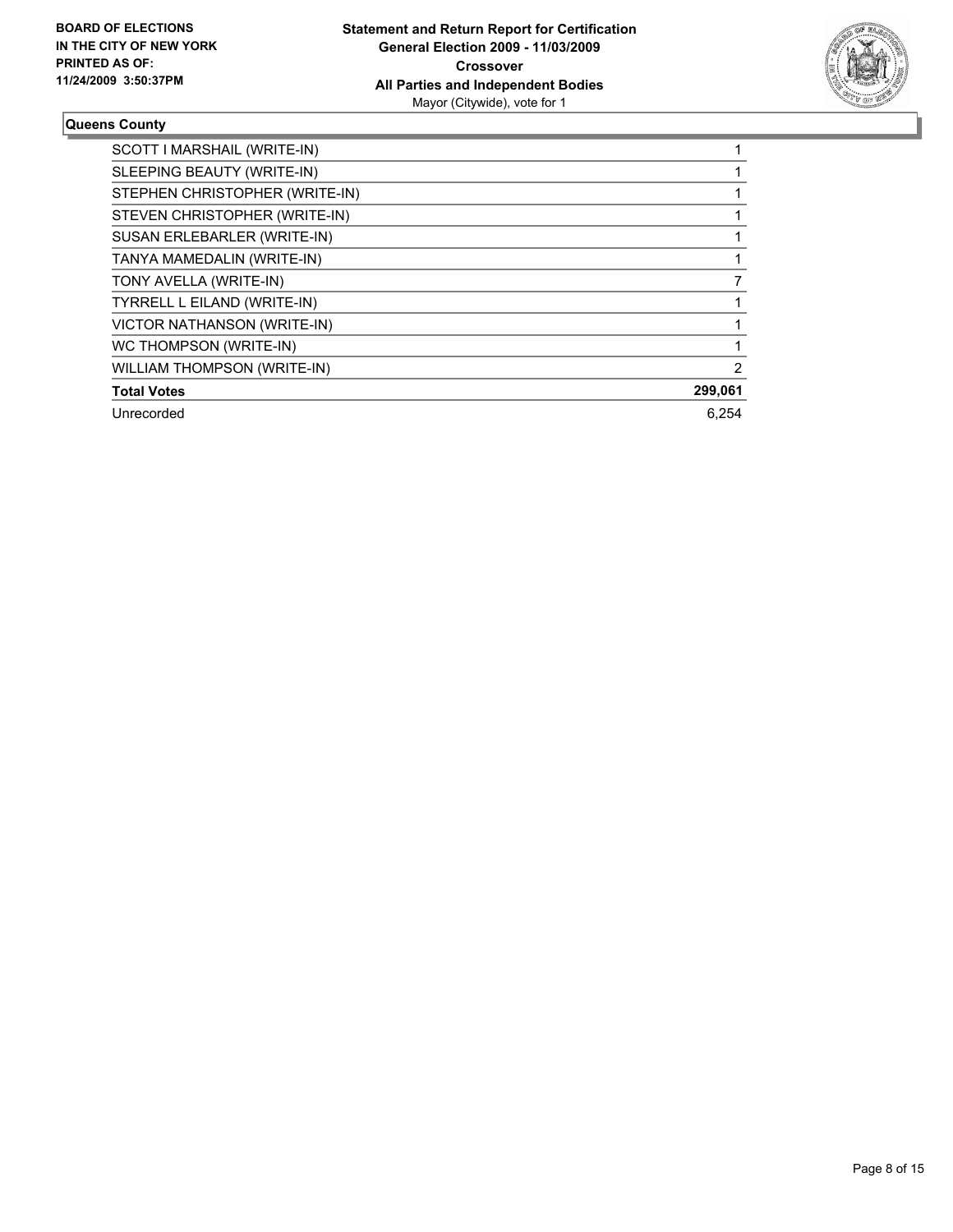

# **Richmond County**

| PUBLIC COUNTER                                      | 81,684         |
|-----------------------------------------------------|----------------|
| <b>EMERGENCY</b>                                    | 216            |
| ABSENTEE/MILITARY                                   | 2,468          |
| AFFIDAVIT                                           | 520            |
| <b>Total Ballots</b>                                | 84,888         |
| WILLIAM C THOMPSON JR. (DEMOCRATIC)                 | 22,956         |
| MICHAEL R BLOOMBERG (REPUBLICAN)                    | 46,149         |
| MICHAEL R BLOOMBERG (INDEPENDENCE/JOBS & EDUCATION) | 9,012          |
| STEPHEN CHRISTOPHER (CONSERVATIVE)                  | 3,359          |
| WILLIAM C THOMPSON JR. (WORKING FAMILIES)           | 1,080          |
| FRANCISCA VILLAR (SOCIALISM & LIB)                  | 72             |
| DAN FEIN (SOCIALIST WORKER)                         | 59             |
| <b>BILLY TALEN (GREEN)</b>                          | 367            |
| JIMMY MCMILLAN (RENT IS TOO HIGH)                   | 124            |
| JOSEPH DOBRIAN (LIBERTARIAN)                        | 155            |
| AARON LUWISCH (WRITE-IN)                            | 1              |
| ANDRE ANSELME (WRITE-IN)                            | 1              |
| ANDREW J. LANZA (WRITE-IN)                          | $\overline{2}$ |
| BILLY TALEN (WRITE-IN)                              | 1              |
| <b>BOB FABIAN (WRITE-IN)</b>                        | 1              |
| CAMILLE ARMETTA (WRITE-IN)                          | 1              |
| CAROL LOSAVIO (WRITE-IN)                            | 1              |
| CHARLES MONTGOMERY BURNS (WRITE-IN)                 | 4              |
| DAN BONANNO (WRITE-IN)                              | 1              |
| DONNA SCHULER (WRITE-IN)                            | 1              |
| GARY W. REIDER JR. (WRITE-IN)                       | 1              |
| HILLARY RODHAM CLINTON (WRITE-IN)                   | $\overline{2}$ |
| HITLER (WRITE-IN)                                   | 1              |
| JACQUELINE ACKALITIS (WRITE-IN)                     | 1              |
| JOSEPH RICCIO IV (WRITE-IN)                         | 1              |
| JOSHUA P. CENTER (WRITE-IN)                         | 1              |
| KATHLEEN DEIGNAN (WRITE-IN)                         | 1              |
| MELISSA KATZ (WRITE-IN)                             | 1              |
| MIHAI BUNAI (WRITE-IN)                              | 1              |
| NAKED COWBOY (WRITE-IN)                             | 1              |
| PETER VALLONE (WRITE-IN)                            | 1              |
| PHILIP BRACCO (WRITE-IN)                            | 1              |
| PROTEST FOR TERM LIMIT RUDY GUILIANI (WRITE-IN)     | 1              |
| ROBERT FONTAINE (WRITE-IN)                          | 1              |
| SEAN SORRENTO (WRITE-IN)                            | 1              |
| <b>Total Votes</b>                                  | 83,363         |
| Unrecorded                                          | 1,525          |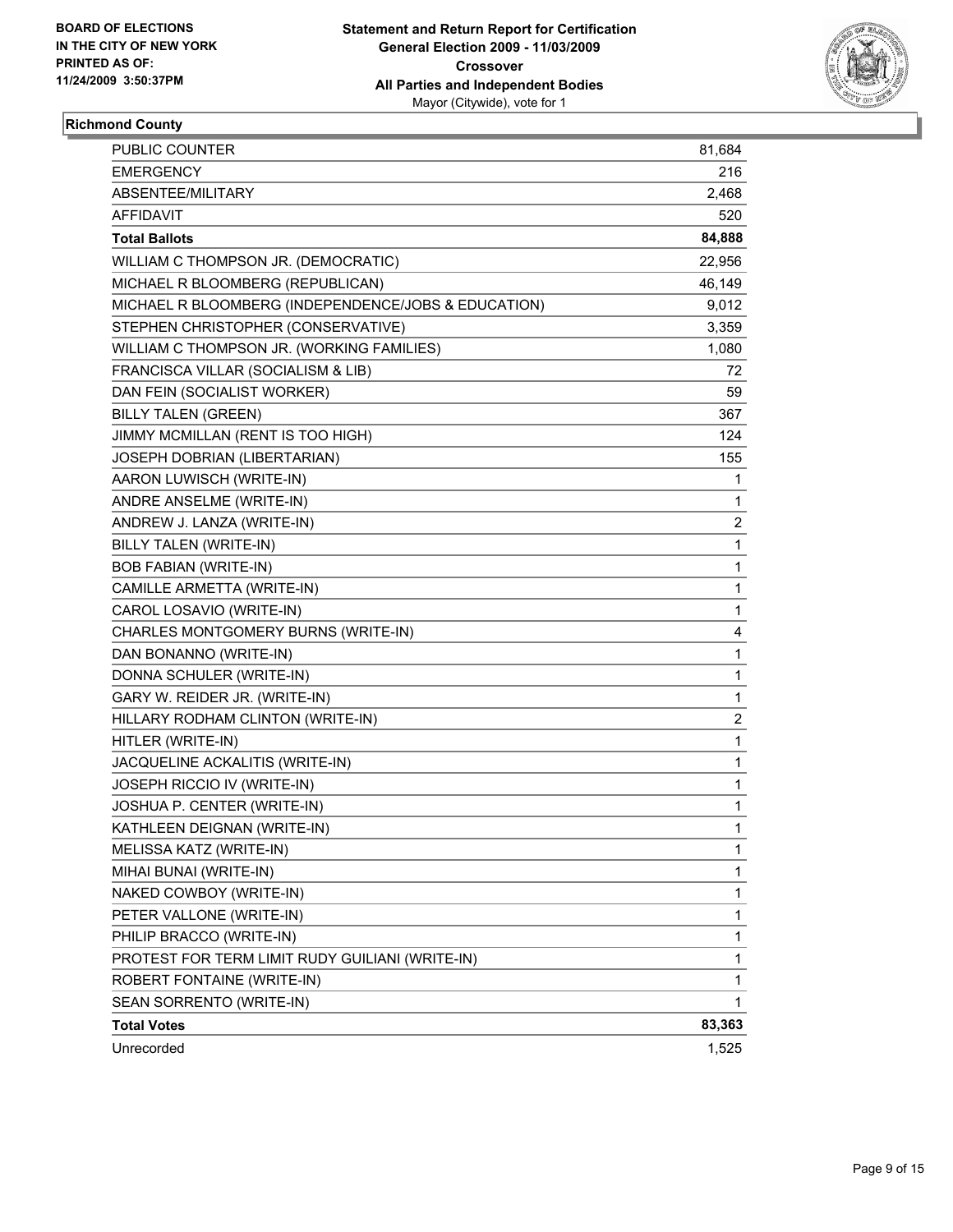

| PUBLIC COUNTER                                      | 1,137,625               |
|-----------------------------------------------------|-------------------------|
| <b>EMERGENCY</b>                                    | 5,472                   |
| ABSENTEE/MILITARY                                   | 22,194                  |
| AFFIDAVIT                                           | 12,766                  |
| <b>Total Ballots</b>                                | 1,178,057               |
| WILLIAM C THOMPSON JR. (DEMOCRATIC)                 | 506,995                 |
| MICHAEL R BLOOMBERG (REPUBLICAN)                    | 435,393                 |
| MICHAEL R BLOOMBERG (INDEPENDENCE/JOBS & EDUCATION) | 150,073                 |
| STEPHEN CHRISTOPHER (CONSERVATIVE)                  | 18,013                  |
| WILLIAM C THOMPSON JR. (WORKING FAMILIES)           | 27,874                  |
| FRANCISCA VILLAR (SOCIALISM & LIB)                  | 1,996                   |
| DAN FEIN (SOCIALIST WORKER)                         | 1,311                   |
| <b>BILLY TALEN (GREEN)</b>                          | 8,902                   |
| JIMMY MCMILLAN (RENT IS TOO HIGH)                   | 2,332                   |
| JOSEPH DOBRIAN (LIBERTARIAN)                        | 1,616                   |
| 1A (WRITE-IN)                                       | 1                       |
| A WILLIAM C THOMPSON JR (WRITE-IN)                  | 1                       |
| AARON HERMAN (WRITE-IN)                             | 1                       |
| AARON LUWISCH (WRITE-IN)                            | 1                       |
| ABE GOLDSCHMIDT (WRITE-IN)                          | 1                       |
| ABRAHAM BARRANCA (WRITE-IN)                         | 1                       |
| ABRAHAM LINCOLN (WRITE-IN)                          | 1                       |
| ADAM WEST (WRITE-IN)                                | 1                       |
| ADM BILL HALSEY (WRITE-IN)                          | 1                       |
| ALAN DUMSIN (WRITE-IN)                              | 1                       |
| ALFRED E NEWMAN (WRITE-IN)                          | 1                       |
| ALFRED TAYLOR (WRITE-IN)                            | 1                       |
| AMY GOLDMAN (WRITE-IN)                              | 1                       |
| ANDRE ANSELME (WRITE-IN)                            | 1                       |
| ANDREW J. LANZA (WRITE-IN)                          | 2                       |
| ANDREW WEINER (WRITE-IN)                            | 1                       |
| ANN STEINER (WRITE-IN)                              | 1                       |
| ANTHONY WEINER (WRITE-IN)                           | 5                       |
| ANTONIO DIAZ JR (WRITE-IN)                          | 1                       |
| AV (WRITE-IN)                                       | 1                       |
| BARBARA TURKEWITZ (WRITE-IN)                        | 5                       |
| BARRY BROTHERS (WRITE-IN)                           | 1                       |
| BERNARD BLOCK (WRITE-IN)                            | 1                       |
| BETSY COLUCCI (WRITE-IN)                            | 1                       |
| <b>BILL CLINTON (WRITE-IN)</b>                      | $\overline{\mathbf{c}}$ |
| BILL DE BLASIO (WRITE-IN)                           | 1                       |
| BILL THOMPSON (WRITE-IN)                            | 1                       |
| BILLY TALEN (WRITE-IN)                              | 1                       |
| <b>BOB FABIAN (WRITE-IN)</b>                        | 1                       |
| BRYON A GASPARD (WRITE-IN)                          | 1                       |
| <b>BUDDY (WRITE-IN)</b>                             | 1                       |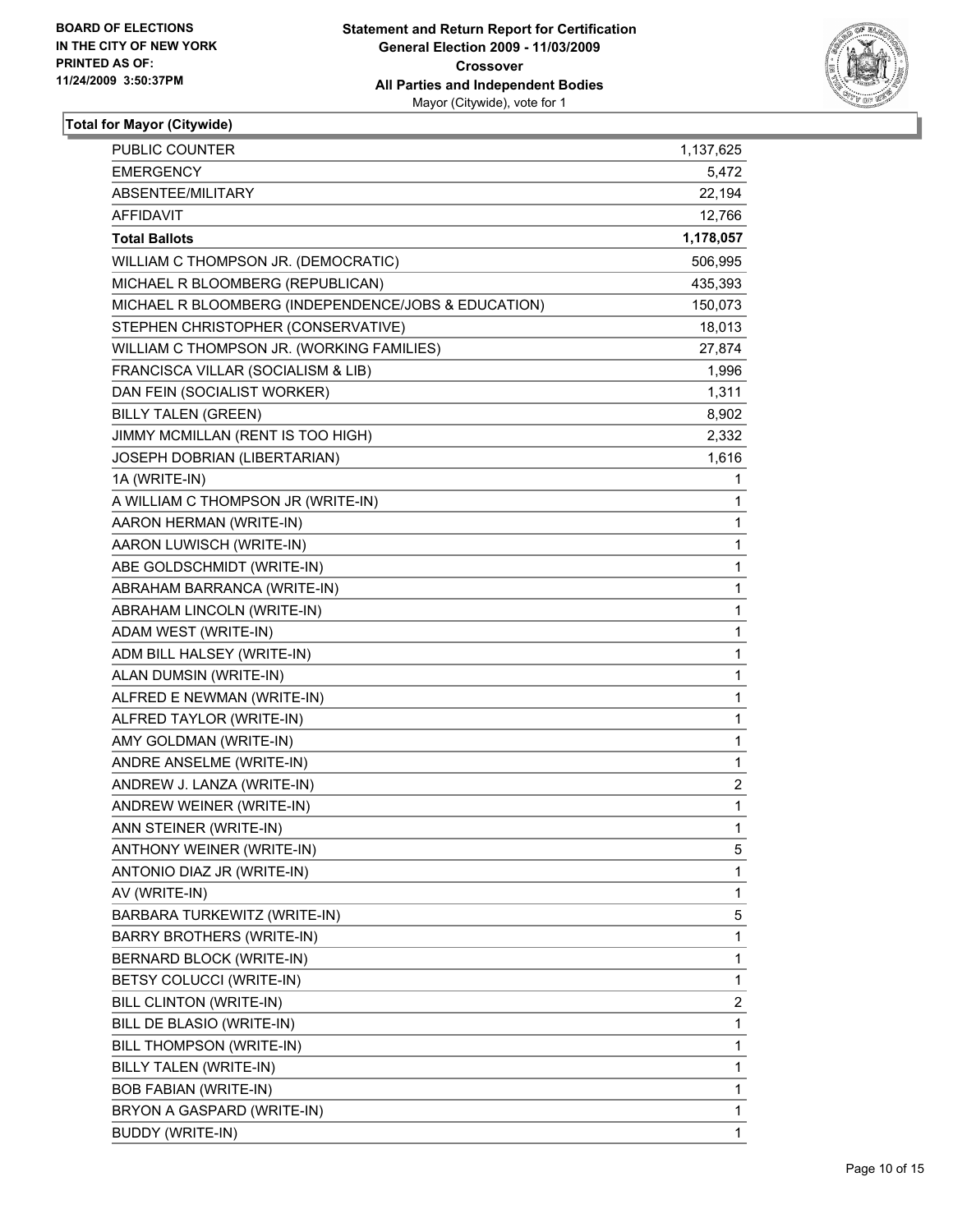

| C MONTGOMERY BURNS (WRITE-IN)       | 13             |
|-------------------------------------|----------------|
| CAMILLE ARMETTA (WRITE-IN)          | 1              |
| CARLA ZANONI (WRITE-IN)             | 1              |
| CAROL LOSAVIO (WRITE-IN)            | 1              |
| CHARLES HAEUSSLER (WRITE-IN)        | $\mathbf 1$    |
| CHARLES MONTGOMERY BUNRS (WRITE-IN) | 1              |
| CHARLES MONTGOMERY BURNS (WRITE-IN) | 11             |
| CHRIS STRUNK (WRITE-IN)             | 1              |
| CHRIS STUNK (WRITE-IN)              | 1              |
| CHRISTINE QUINN (WRITE-IN)          | 3              |
| CIATTA BAYSAH (WRITE-IN)            | $\mathbf 1$    |
| CLARISSA WEISS (WRITE-IN)           | $\mathbf 1$    |
| CM BURNS (WRITE-IN)                 | 2              |
| CURTIS SLIWA (WRITE-IN)             | $\mathbf 1$    |
| DAN BONANNO (WRITE-IN)              | $\mathbf 1$    |
| DAN GARODNICK (WRITE-IN)            | 4              |
| DANIEL GOLDSTEIN (WRITE-IN)         | 2              |
| DAVID DINKINS (WRITE-IN)            | $\mathbf 1$    |
| DAVID PECHEFSKY (WRITE-IN)          | 1              |
| DAVID YASSKY (WRITE-IN)             | 2              |
| DEBORAH LAUTER (WRITE-IN)           | 1              |
| DEDE SCOZZAFAVA (WRITE-IN)          | 1              |
| DEM (WRITE-IN)                      | $\mathbf 1$    |
| DEMSI SCHANEL (WRITE-IN)            | 1              |
| DENA TOBIN (WRITE-IN)               | 3              |
| DENISE J BURGESS (WRITE-IN)         | $\mathbf 1$    |
| DEREK JETER (WRITE-IN)              | 1              |
| DONA FELA (WRITE-IN)                | 1              |
| DONALD VAN SING (WRITE-IN)          | 2              |
| DONNA SCHULER (WRITE-IN)            | $\mathbf 1$    |
| DOUG HOFFMAN (WRITE-IN)             | 1              |
| EDWARD GIORELLO (WRITE-IN)          | $\mathbf{1}$   |
| EDWARD I. KOCH (WRITE-IN)           | 1              |
| ELIEZER FLEISCHMAN (WRITE-IN)       | 1              |
| ELLEN FRIEDBERG (WRITE-IN)          | 1              |
| ELLEN KODADEK (WRITE-IN)            | 1              |
| FRANCISCO SPIES (WRITE-IN)          | 1              |
| FULL PUBLIC FUNDING (WRITE-IN)      | 1              |
| GARY W. REIDER JR. (WRITE-IN)       | 1              |
| GEGORY A. MONTE (WRITE-IN)          | 1              |
| <b>GENE RUSSIANOFF (WRITE-IN)</b>   | $\mathbf 1$    |
| <b>GEORGE PATAKI (WRITE-IN)</b>     | 2              |
| <b>GERALD PINSKEY (WRITE-IN)</b>    | 1              |
| GERALDINE MILLER (WRITE-IN)         | 1              |
| <b>GLENN BECK (WRITE-IN)</b>        | 1              |
| GREGORY A. MONTE (WRITE-IN)         | $\overline{2}$ |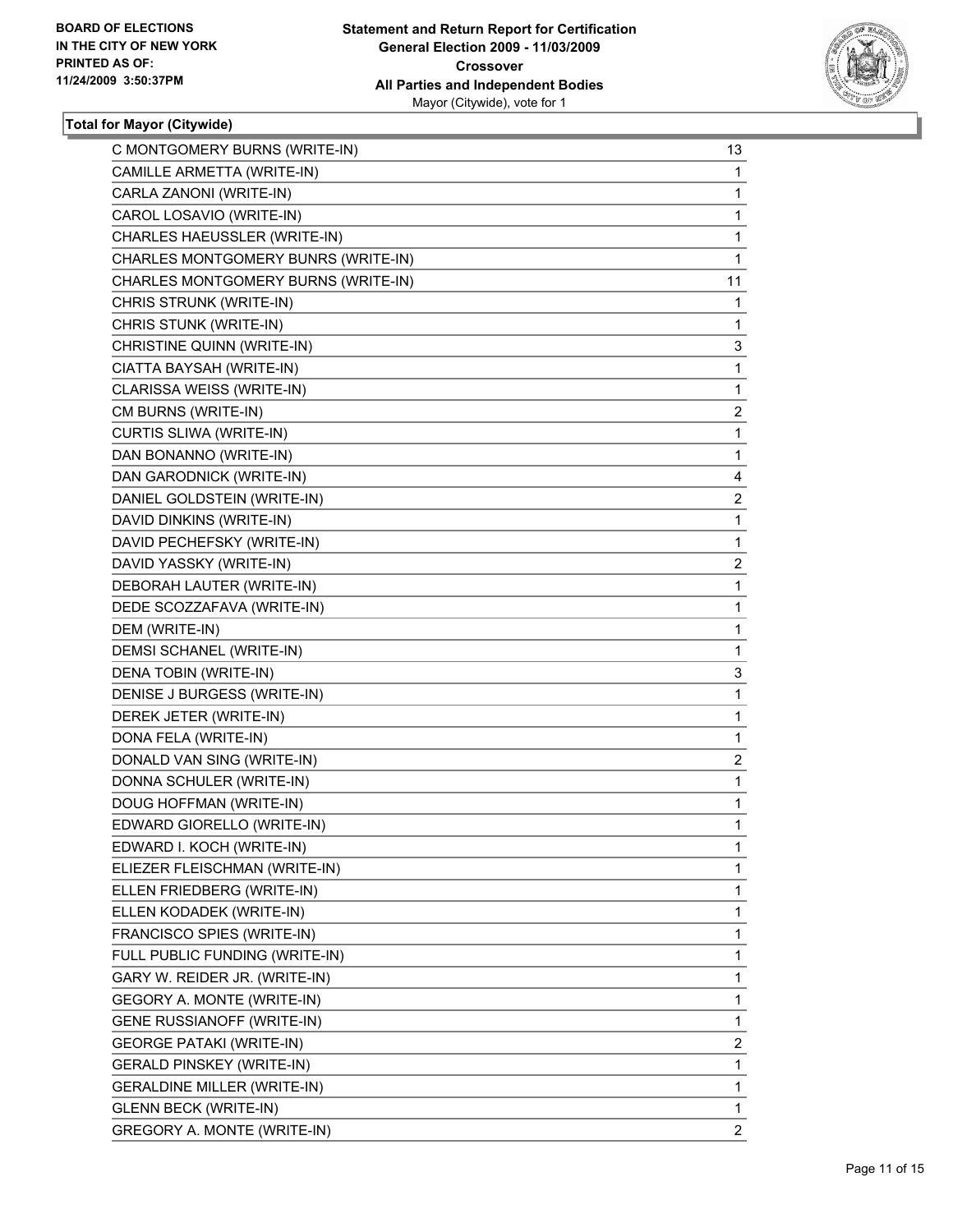

| <b>GREGORY SANDLOW (WRITE-IN)</b> | 1            |
|-----------------------------------|--------------|
| HAEVEY J OSGOOD (WRITE-IN)        | 2            |
| HARRY ZINSTEIN (WRITE-IN)         | 1            |
| HELEN SEILER (WRITE-IN)           | 1            |
| HILARY CLINTON (WRITE-IN)         | 1            |
| HILLARY RODHAM CLINTON (WRITE-IN) | $\mathbf{2}$ |
| HITLER (WRITE-IN)                 | 1            |
| HOWARD STERN (WRITE-IN)           | 1            |
| IAN RANDAL STROCK (WRITE-IN)      | 1            |
| <b>IVERKA SPIES (WRITE-IN)</b>    | 1            |
| JACQUELINE ACKALITIS (WRITE-IN)   | 1            |
| JANETTE SADIK KHAN (WRITE-IN)     | 1            |
| JARED NISSIM (WRITE-IN)           | 1            |
| JASEL JAMES (WRITE-IN)            | 1            |
| JASMINE NESBIT (WRITE-IN)         | 1            |
| JASON SHIUNDEL (WRITE-IN)         | 3            |
| JEFFERY FEDER (WRITE-IN)          | 1            |
| JODI WHITE (WRITE-IN)             | 1            |
| JOHN MICHAEL FINAN (WRITE-IN)     | 1            |
| JOHN W CRONIN (WRITE-IN)          | 1            |
| JON FIREN (WRITE-IN)              | 1            |
| JONNY PORKPIE (WRITE-IN)          | 2            |
| JOSEPH RICCIO IV (WRITE-IN)       | 1            |
| JOSEPH SASSON (WRITE-IN)          | 1            |
| JOSHUA B. ISAACSON (WRITE-IN)     | 1            |
| JOSHUA D SAMUELSON (WRITE-IN)     | 1            |
| JOSHUA P. CENTER (WRITE-IN)       | 1            |
| KAREN JARONESKI (WRITE-IN)        | 1            |
| KATHLEEN CARDERO (WRITE-IN)       | 1            |
| KATHLEEN DEIGNAN (WRITE-IN)       | 1            |
| KEVIN M SAMUELS (WRITE-IN)        | 1            |
| KIRA M. ZEVAN (WRITE-IN)          | 1            |
| K-SEA B.D. CAREY (WRITE-IN)       | 1            |
| LAURA JACOBSON (WRITE-IN)         | 1            |
| LEILA COHEN (WRITE-IN)            | 1            |
| LISA WITTER (WRITE-IN)            | 1            |
| LLOYD B. MILLER (WRITE-IN)        | 1            |
| LORN CHODOSH (WRITE-IN)           | 1            |
| LUTHER BLISSETT (WRITE-IN)        | 1            |
| MANUS WARD (WRITE-IN)             | 1            |
| MARGARITA GLASSBERG (WRITE-IN)    | 1            |
| MARIE CLAKE (WRITE-IN)            | 1            |
| MARK E-BEY (WRITE-IN)             | 1            |
| MARK GREEN (WRITE-IN)             | 1            |
| MARTIN J O'GRADY (WRITE-IN)       | 1            |
| MATT B JACKSON (WRITE-IN)         | 1            |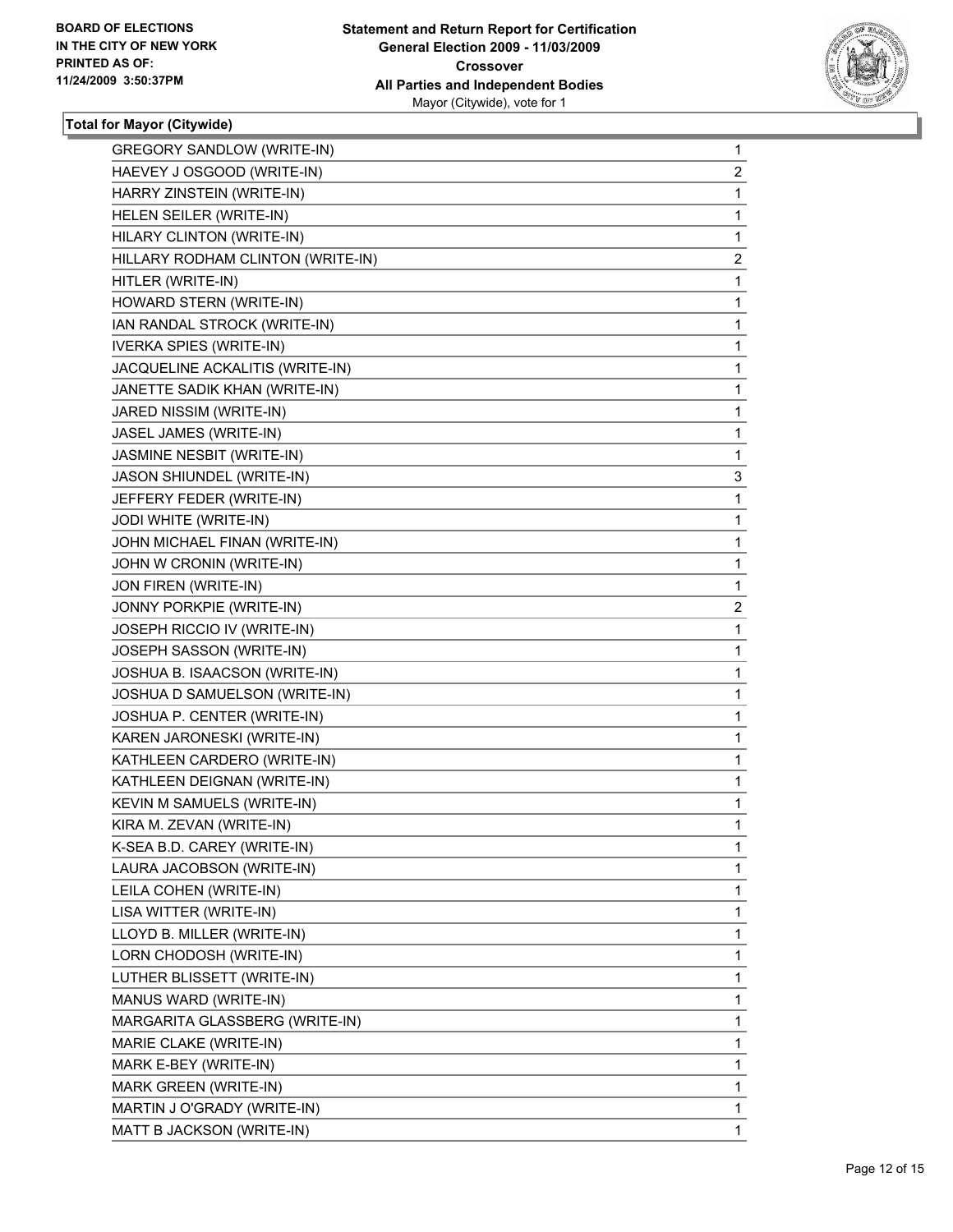

| MAYER FELD (WRITE-IN)                           | 2              |
|-------------------------------------------------|----------------|
| MELISSA KATZ (WRITE-IN)                         | 1              |
| MICHAEL BLOOMBERG (WRITE-IN)                    | 1              |
| MICHAEL FANDAL (WRITE-IN)                       | 1              |
| MICHAEL FERENCE (WRITE-IN)                      | 1              |
| MICHAEL R BLOOMBERG (WRITE-IN)                  | 3              |
| MICKEY MOUSE (WRITE-IN)                         | 2              |
| MIHAI BUNAI (WRITE-IN)                          | $\overline{2}$ |
| MIHAI BUNGI (WRITE-IN)                          | 1              |
| MIKE DONOHUE (WRITE-IN)                         | 1              |
| MIKE HUNT (WRITE-IN)                            | 1              |
| MOLLY BALFE (WRITE-IN)                          | 1              |
| NAKED COWBOY (WRITE-IN)                         | 1              |
| NEER ASHERIE (WRITE-IN)                         | 1              |
| NORMAN SIEGEL (WRITE-IN)                        | 1              |
| O-ROSS (WRITE-IN)                               | 1              |
| OWEN D. WATKINS JR. (WRITE-IN)                  | 1              |
| PATRICK S KENNIFF (WRITE-IN)                    | 1              |
| PAUGH SHADOW (WRITE-IN)                         | 1              |
| PAUGH W SHADOW (WRITE-IN)                       | 1              |
| PAUL DANN (WRITE-IN)                            | 1              |
| PAUL MORABITO (WRITE-IN)                        | 1              |
| PETER ALSON (WRITE-IN)                          | 1              |
| PETER VALLONE (WRITE-IN)                        | 1              |
| PHILIP ARDIZZONE (WRITE-IN)                     | 1              |
| PHILIP BRACCO (WRITE-IN)                        | 1              |
| PROTEST FOR TERM LIMIT RUDY GUILIANI (WRITE-IN) | 1              |
| RABBI LEW LEVIN (WRITE-IN)                      | $\overline{2}$ |
| RABBI SCHLOMO CARLEBACH (WRITE-IN)              | 1              |
| RACHEL LAUTER (WRITE-IN)                        | 1              |
| RAYMOND W. KELLY (WRITE-IN)                     | 1              |
| RENEE KAUFMAN (WRITE-IN)                        | 1              |
| REV BILLY (WRITE-IN)                            | 1              |
| REVERAND BILLY (WRITE-IN)                       | 1              |
| REVEREND BILLY (WRITE-IN)                       | 1              |
| REVEREND BILLY TALEN (WRITE-IN)                 | 1              |
| RICH MCGREGOR (WRITE-IN)                        | 6              |
| RICHARD RAVITCH (WRITE-IN)                      | 1              |
| ROBERT BURCK (WRITE-IN)                         | $\mathbf{1}$   |
| ROBERT BUREK AKA THE NAKED COWBOY (WRITE-IN)    | 1              |
| ROBERT FONTAINE (WRITE-IN)                      | 1              |
| ROBERT MORGENTHAU (WRITE-IN)                    | 1              |
| RODNEY DANGERFIELD (WRITE-IN)                   | 1              |
| ROSALIE KERSHAW (WRITE-IN)                      | 1              |
| ROXANNE MARTIN (WRITE-IN)                       | $\mathbf{1}$   |
| ROY ENNIS (WRITE-IN)                            | 1              |
|                                                 |                |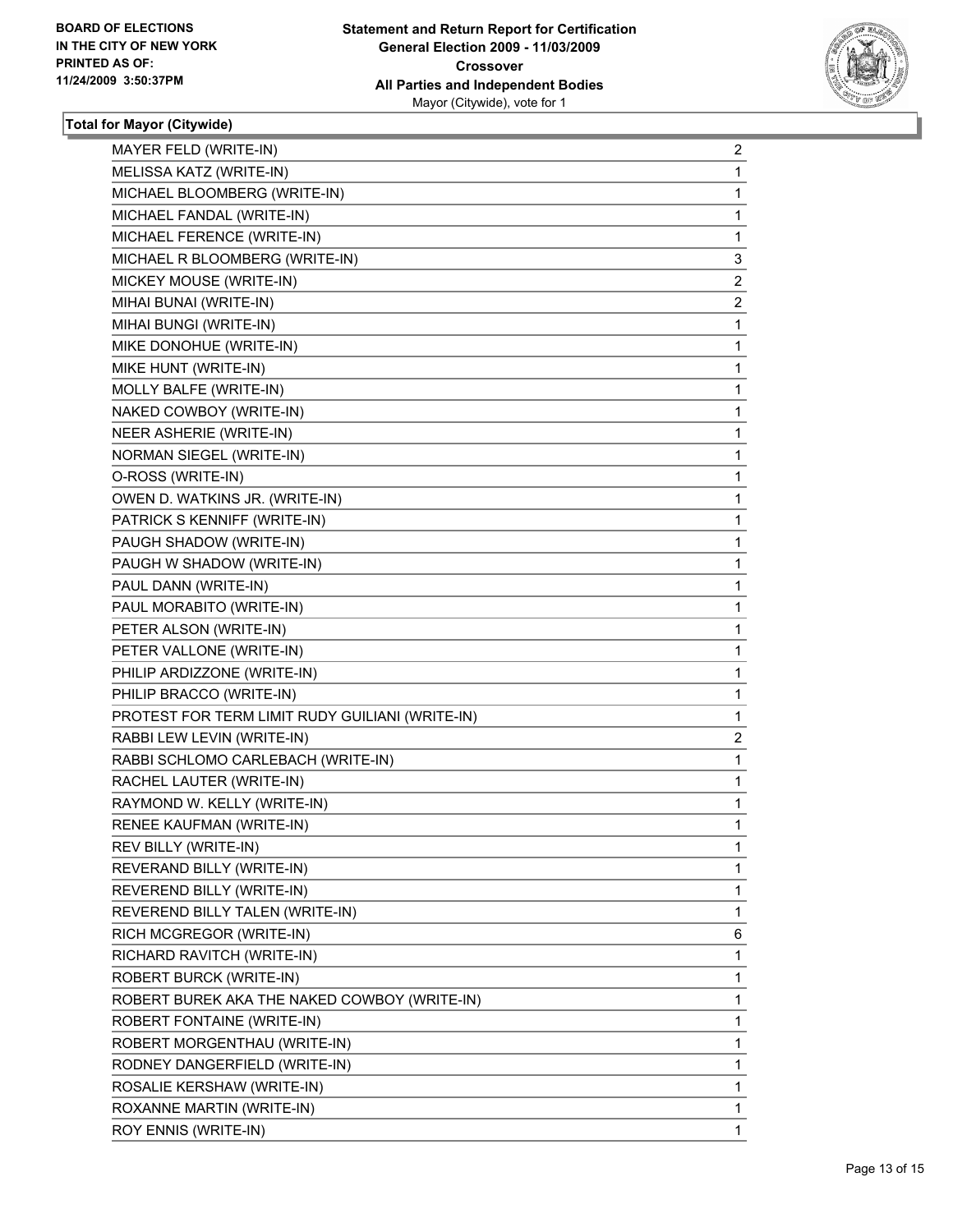

| RUDOLF GULIANI (WRITE-IN)            | $\mathbf 1$ |
|--------------------------------------|-------------|
| RUDOLPH GIULIANI (WRITE-IN)          | 5           |
| RUDOLPH GULIANI (WRITE-IN)           | 3           |
| RUDY GUILIANI (WRITE-IN)             | 1           |
| RUTH MESSINGER (WRITE-IN)            | 1           |
| SAL EJAZ (WRITE-IN)                  | 1           |
| SALLIE L.YOUNG (WRITE-IN)            | 1           |
| SCOTT I MARSHAIL (WRITE-IN)          | 1           |
| SEAN SORRENTO (WRITE-IN)             | 1           |
| SHARLENE SMITH (WRITE-IN)            | 1           |
| SHAWN RICKER (WRITE-IN)              | 1           |
| SHAYA MARCUS (WRITE-IN)              | 1           |
| SHAYA SLOMOVICS (WRITE-IN)           | 1           |
| SIMEHA STROH (WRITE-IN)              | 1           |
| SLEEPING BEAUTY (WRITE-IN)           | 1           |
| SOMEBODY WORTH VOTING FOR (WRITE-IN) | 1           |
| STANLEY KAPLAL (WRITE-IN)            | 1           |
| STEPHAN M EVANS III (WRITE-IN)       | 1           |
| STEPHEN CHRISTOPHER (WRITE-IN)       | 1           |
| STEVEN CHRISTOPHER (WRITE-IN)        | 1           |
| STEWART MILSTEIN (WRITE-IN)          | 1           |
| SUSAN ERLEBARLER (WRITE-IN)          | 1           |
| SUSAN MITCHELL (WRITE-IN)            | 1           |
| TAFFY BENJAMIN (WRITE-IN)            | 4           |
| TANYA MAMEDALIN (WRITE-IN)           | 1           |
| THE NAKED COWBOY (WRITE-IN)          | 1           |
| THEODORE ROOSEVELT (WRITE-IN)        | 1           |
| TOM THOMASSEN (WRITE-IN)             | 1           |
| TOM TULLY (WRITE-IN)                 | 1           |
| TONY AVELLA (WRITE-IN)               | 13          |
| TYRELL EILAND (WRITE-IN)             | 1           |
| TYRRELL EILAHOL (WRITE-IN)           | 1           |
| <b>TYRRELL EILAND (WRITE-IN)</b>     | 1           |
| TYRRELL L EILAND (WRITE-IN)          | $\mathbf 1$ |
| VICTOR NATHANSON (WRITE-IN)          | 1           |
| VICTOR VON DOOM (WRITE-IN)           | 1           |
| WAYNE T. MURATORE (WRITE-IN)         | 1           |
| WC THOMPSON (WRITE-IN)               | 1           |
| WILLIAM C THOMPOSON JR (WRITE-IN)    | 1           |
| WILLIAM C THOMPSON (WRITE-IN)        | 1           |
| WILLIAM DELOATCH (WRITE-IN)          | 1           |
| WILLIAM J. CLINTON (WRITE-IN)        | 1           |
| WILLIAM THOMPSON (WRITE-IN)          | 2           |
| YOCHEVED WEISSMAN (WRITE-IN)         | 1           |
| ZAC STACKELL (WRITE-IN)              | 1           |
| <b>Total Votes</b>                   | 1,154,802   |